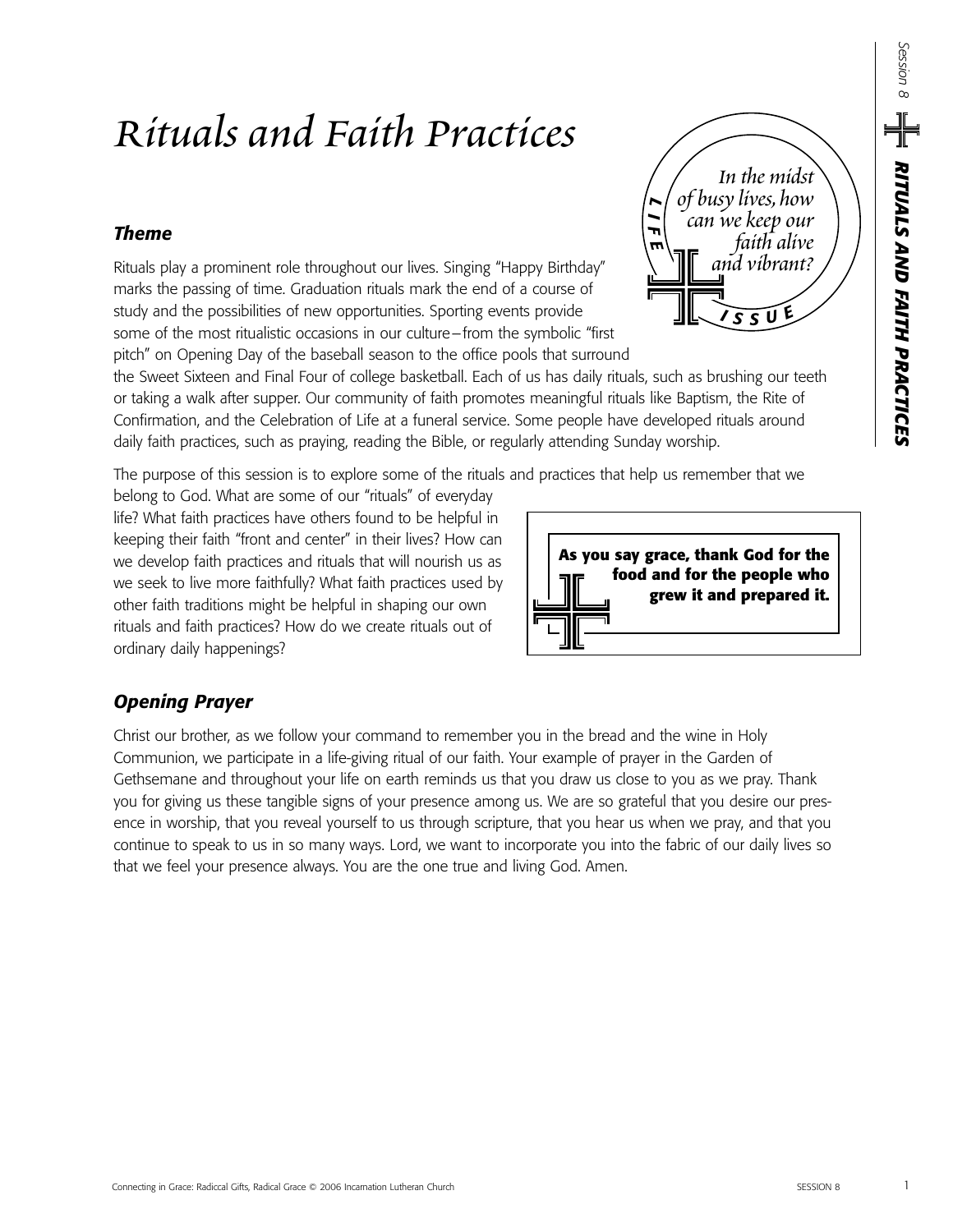## *What does the Bible say?*

#### **1 Kings 19:9-13**

9 At that place he came to a cave, and spent the night there. Then the word of the LORD came to him, saying, "What are you doing here, Elijah?" <sup>10</sup>He answered, "I have been very zealous for the LORD, the God of hosts; for the Israelites have forsaken your covenant, thrown down your altars, and killed your prophets with the sword. I alone am left, and they are seeking my life, to take it away."



<sup>11</sup>He said, "Go out and stand on the mountain before the LORD, for the LORD is about to pass by." Now there was a great wind, so strong that it was splitting mountains and breaking rocks in pieces before the LORD, but the LORD was not in the wind; and after the wind an earthquake, but the LORD was not in the earthquake;  $12$ and after the earthquake a fire, but the LORD was not in the fire; and after the fire a sound of sheer silence. <sup>13</sup>When Elijah heard it, he wrapped his face in his mantle and went out and stood at the entrance of the cave. Then there came a voice to him that said, "What are you doing here, Elijah?"

#### **Exodus 12:14, 21-27**

<sup>14</sup>This day shall be a day of remembrance for you. You shall celebrate it as a festival to the LORD; throughout your generations you shall observe it as a perpetual ordinance.

<sup>21</sup>Then Moses called all the elders of Israel and said to them, "Go, select lambs for your families, and slaughter the passover lamb. 22Take a bunch of hyssop, dip it in the blood that is in the basin, and touch the lintel and the two doorposts with the blood in the basin. None of you shall go outside the door of your house until morning. 23For the LORD will pass through to strike down the Egyptians; when he sees the blood on the lintel and on the two doorposts, the LORD will pass over that door and will not allow the destroyer to enter your houses to strike you down. <sup>24</sup>You shall observe this rite as a perpetual ordinance for you and your children. <sup>25</sup>When you come to the land that the LORD will give you, as he has promised, you shall keep this observance.  $26$ And when your children ask you, 'What do you mean by this observance?'  $27$ you shall say, "It is the passover sacrifice to the LORD, for he passed over the houses of the Israelites in Egypt, when he struck down the Egyptians but spared our houses.'" And the people bowed down and worshiped.

#### **Think About…**

- What do you learn from Elijah's encounter with God? How might this help you as you plan your own time of prayer and meditation? (1 Kings 19)
- When has God come to you in the silence of your own heart? How did you know that it was God speaking to you? (1 Kings 19)
- Through a festival, God commanded the Israelites to remember that they were slaves in Egypt and that God freed them. In what ways does remembrance play a role in your faith life? Do Christians have any similar commands to remember what God has done for us? What are they? Why are they meaningful for us? (Exodus 12)
- If you were to celebrate a festival day, which day would it be? What would the day include?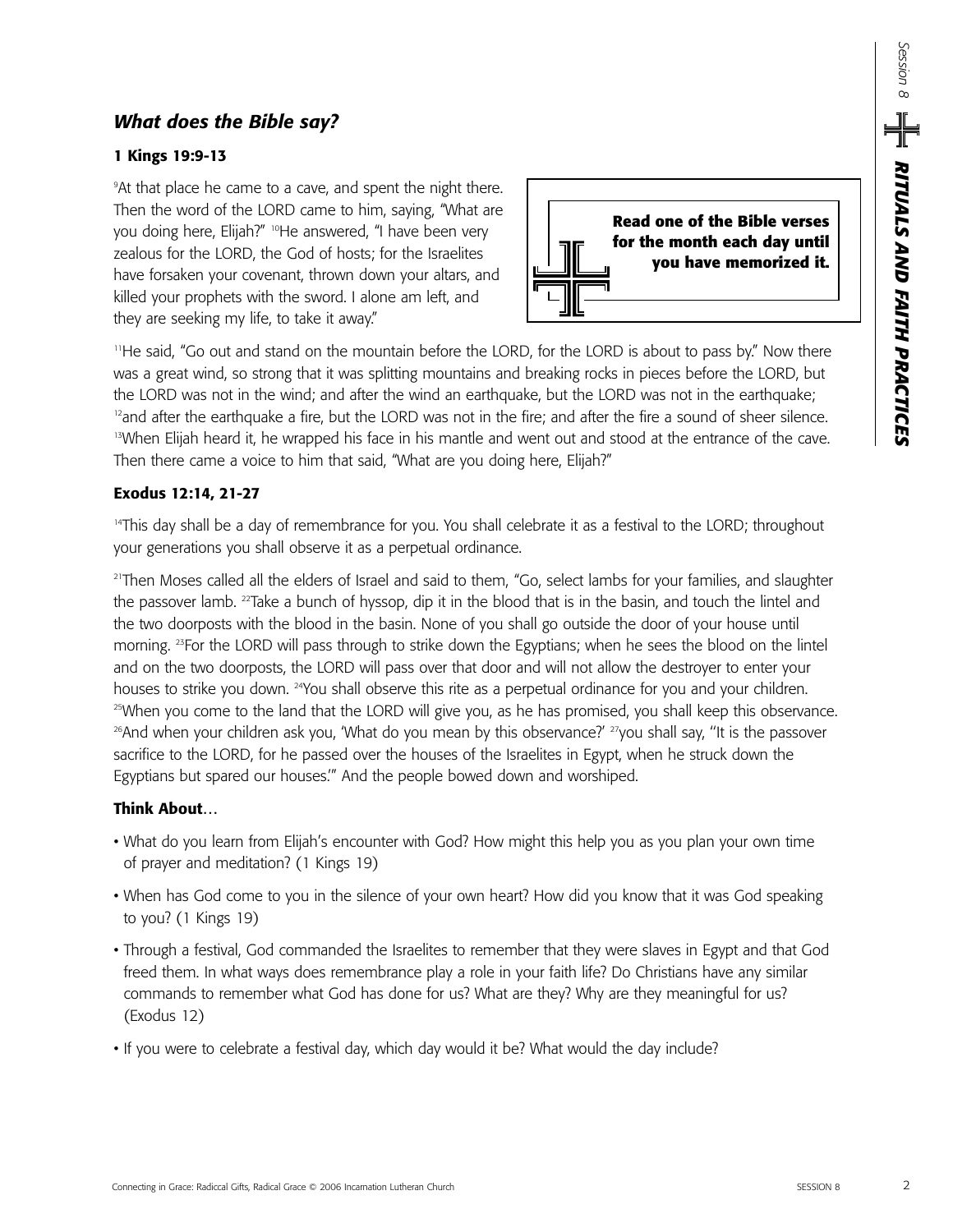## *What do others say?*

Last summer, almost immediately after I arrived in Tanzania, my cell phone started ringing. Each call was a request that I come to the caller's home for tea, alone. Although I had never experienced this type of invitation before, I know enough about Tanzanian culture to realize that it would be extremely impolite to refuse these invitations. Grudgingly I sandwiched these visits in when the group was doing things that did not require my presence. When I arrived at the first home, I was draped in a kanga (a colorful piece of African cloth) and the family gathered around me and escorted me to a chair of honor. After I sat down, I was invited to drink a cup of tea and talk about my parents, both of whom had died within the past 6 months. Then the family surrounded me again. They cried and prayed, hugged me and sent me on my way, kanga and all. Peter, our faithful bus driver, explained that this ceremony is normally conducted for friends when they lose a relative through death. As this ritual was played out over and over, I became more comfortable accepting the tears of my friends and more importantly, I felt loved and gathered into the community in a way that transcended the ordinariness of the time and place and became sacred.

There doesn't seem to be a lot of room for ritual in our post-modern culture. We often associate rituals with religious practices or sacraments such as baptism or Holy Communion. Ceremonies that mark passages in our lives like marriage or graduations also have a ritualistic feel. Rituals seem like an invitation to slow down and stop for a while. It's difficult to appreciate rituals if we don't make time for them. Since that summer in Tanzania, I have come to understand rituals as special ways of connecting with others, with God, and with myself. They don't have to be elaborate, but they are important because they allow us to experience seemingly normal activities as sacred.

Have you ever thought of your invitation to someone to share a meal as a sacred time that allows you to develop a deeper connection with those around the table? Table fellowship is one of the oldest rituals of the secular world and of the church. There is something holy about sitting around a table, sharing a meal that nourishes our bodies and sharing conversation that nourishes our relationship with those present. Just thinking about the meal and the conversation in these terms opens up the possibility to see these times as sacred opportunities to celebrate hospitality and the gift of friendship.

Setting aside a few minutes of the day for prayer connects us to God in surprising ways. Although books on spiritual practices discuss various ways to transform prayer time into a ritual, by setting up a designated prayer space or an alter in the home, all that's really necessary is a willing heart and a desire to communicate with the One who created us and loves us beyond anything we can understand. Setting aside ten minutes, during a specific time of the day, is a good way to develop the practice of prayer; however some people find it more helpful to pray during certain daily activities like taking a shower, grocery shopping, or waiting in line. Deciding to pray during an ordinary time of the day makes it sacred time as we connect more deeply with God and with our inner longings.

Weddings, graduations, the birth of a new baby bring with them cultural rituals that we enjoy celebrating. What would it look like to develop your own rituals around events in the life of your family? One extended family I know, always gathers the evening before someone in the family leaves for vacation. It's not an elaborate celebration; it's simply a time to wish the traveler(s) well and to say, "I love you" one more time. In another family, when a child loses the first tooth, that child is able to request a special meal for supper. Maybe getting a driver's license is something to ritualize. In my own family, we love celebrating birthdays so much that we have created half-birthday parties as well, complete with special treats and a small gift for the half-birthday person. Our congregation encourages children celebrating their first communion to wear a special stole that is created during an educational event about what it means to receive this holy meal.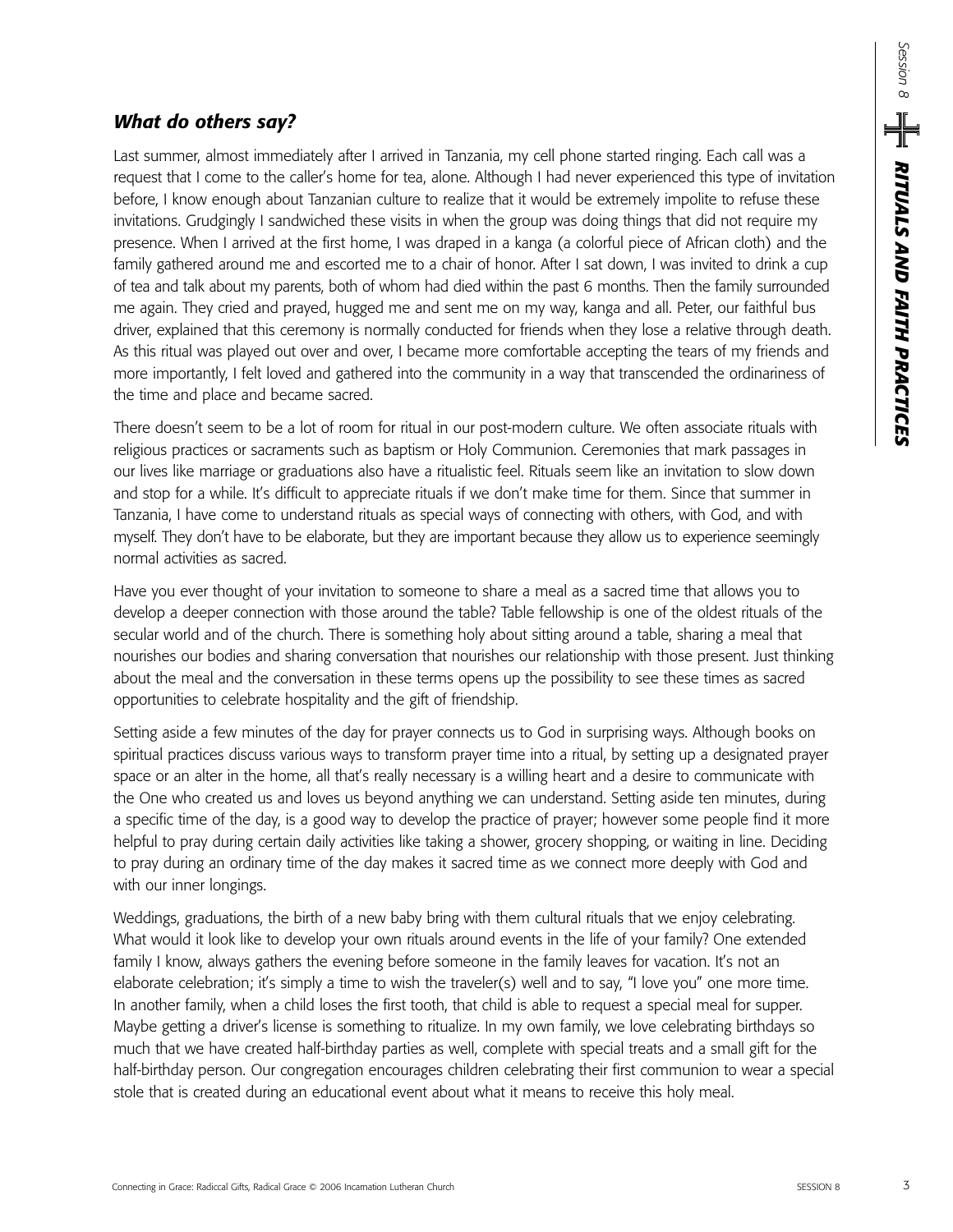Rituals whether they are as elaborate as a wedding or as simple as inviting someone to tea and wrapping them in a colorful cloth add meaning to our lives. They allow us to connect in more profound ways with God and each other, as they validate and celebrate our identities as members of a community. They allow us to glimpse the sacred in the midst of the ordinary events of our lives.

#### **Reflection from** *Alive Now*

"One of the richly layered aspects of the sacraments is the ways in which the sacraments sanctify normal human life. Eating and drinking and bathing must surely be the most mundane and often-practiced activities of humanity, and yet, in the sacraments, they take on a spiritual weight that brings us to the center of what we believe."

> From the Editor's Note by Melissa Tidwell, *Alive Now,* March/April 2005 (Nashville: The Upper Room, © 2005), page 2. Used by permission. www.upperroom.org/alivenow

#### **Reflection from** *Rules for Prayer*

"It is unlikely that we will deepen our relationship with God in a casual or haphazard manner. There will be a need for some intentional commitment and some reorganization in our own lives. But there is nothing that will enrich our lives more than a deeper and clearer perception of God's presence in the routine of daily living."

Reprinted from *Weavings: A Journal of the Christian Spiritual Life,* September/October 1987, Vol. II, No. 5. Copyright 1987 by Upper Room Ministries. Used by permission. For information about ordering *Weavings* call 1-800-972-6433.

#### **Think About…**

*Groups that have been together for one or more years may want to use the questions with* •

- What prevents you from carving out time for faith practices and rituals in your life?
- Do you have any rituals for noting the passing of time or celebrating milestones?
- **Tell about a time when a common action became a sacred time for you. How might we create rituals out** of daily practices? Can you think of any ways that your daily rituals, like bathing or buying groceries, can become sacred times (e.g. thanking God for your baptism while you shower)?
	- If an alien were to land and observe us going through the motions of our everyday lives, what activities might be mistaken for rituals (e.g., brushing our teeth, walking the dog, etc.)? What might they say about how these ordinary "rituals" seem to affect our lives on a day-to-day basis?
	- What rituals and faith practices have you incorporated or would you consider adding into your daily life? How does/would incorporating those elements make part of your day sacred for you?
- **As you think about the faith practices that you have intentionally incorporated into your life, which have been** the most meaningful for you? What has made them meaningful?
	- What faith practices from other faith traditions are you aware of? Which ones would you like to incorporate into your own faith practice?
- **Why do you think that ritual is so important for some people and doesn't seem to have the same importance** for others?
- **In what ways has this small group been a ritual or faith practice for you? What rituals or faith practices have** you added to your life because of being in this group?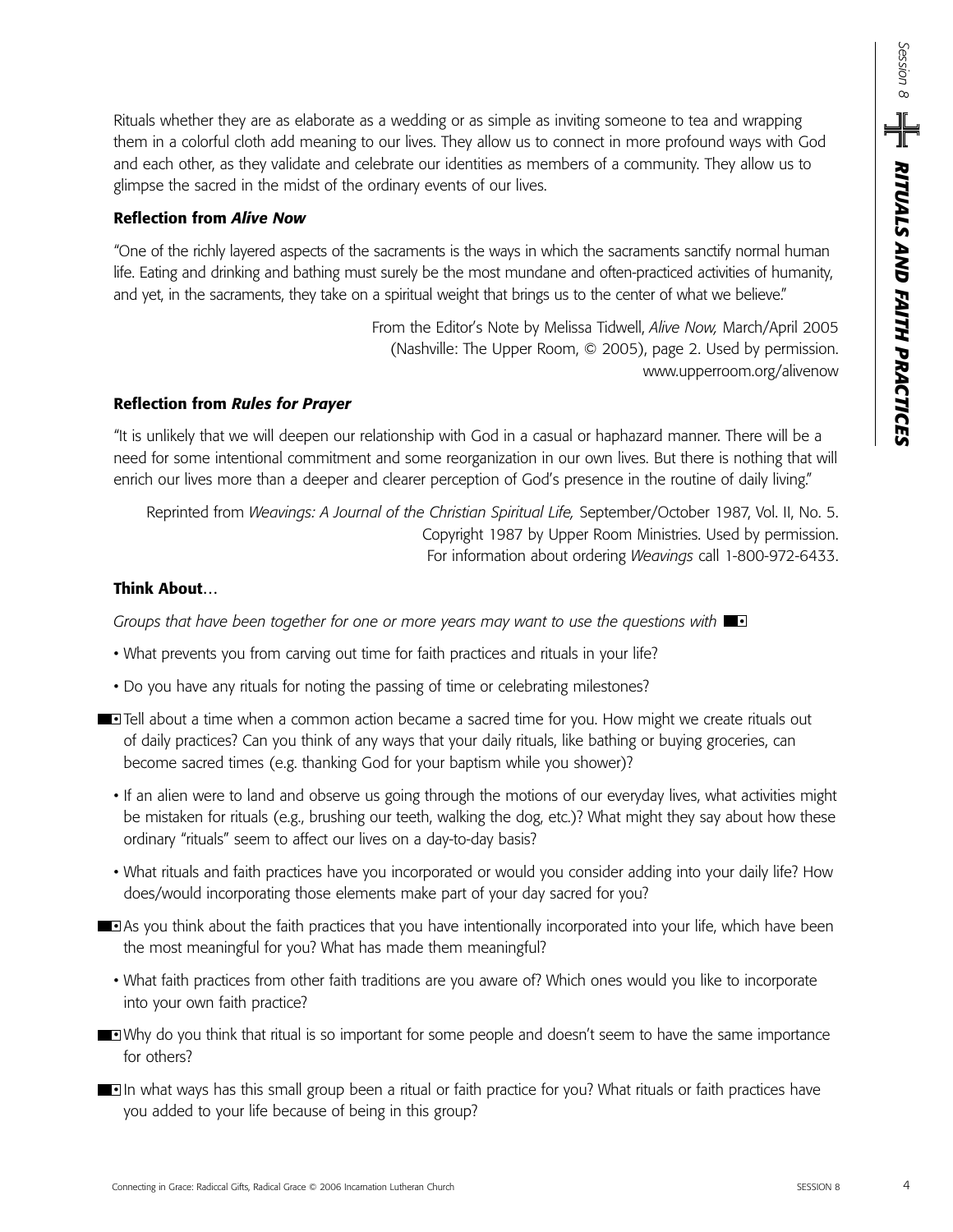## *What's my response?*

Often our lives become so busy that without even realizing it, our time for prayer, scripture study, or other faith practices is subsumed by more secular duties. When we take the time to nurture our faith lives, we may find that the other parts of our lives take on a more natural rhythm. In the next month, be mindful of the part that ritual, prayer, worship, and Bible study play in your life. Select one of the following suggestions to focus on in the month ahead. Set aside time

**When we nurture our faith lives, we may find that other parts of our lives take on a more natural rhythm.**

to spend with God, or develop a new family ritual that is meaningful for you.

#### **Prayer**

- As always, pray for members of your small group this month.
- Take a walk through your neighborhood and notice the sights around you. As you pass the homes, pray for the people who live in them.
- For a week, keep track of when you pray and what you pray about. Then set aside a regular time each day for prayer when you would be most likely to pray. If possible, pray in the same place every day.
- Begin a short ritual of prayer and praise either early in the morning or before you go to bed at night. Experiment with the format, which might include lighting a candle, reading a devotion or the Bible, or simply being silent and listening to God.
- Try to pray before each meal during this month. If you are eating with your family, you may want to pray out loud, thanking God for the food and praying for the people who grew and prepared the food that you are eating.
- Find a friend to pray with you this month. Talk to this person at the beginning of the month and exchange prayer requests. Pray these prayer requests each time you pray. If possible, check in with the friend midway through the month and ask if there is anything else that you can pray for. Include personal prayer requests and also for those whom you may not know. If possible, meet with your prayer partner each week for coffee and prayer.
- Choose an object to carry with you at all times—it can be a pebble, a small cross, a prayer card, anything small that you can fit in your pocket. The purpose of carrying this object is to remind you to be conscious of God's presence in your life or to remind you to pray.
- Icons are representations of holy figures or places. Make an icon of a sacred place in your life to remind you to pray and to help you focus during your prayer time. Use a photograph of a place that is sacred to you; it can be any natural or human-made place that has significance for you. Make a copy of this photo and add a Bible verse such as the first two verses of Psalm 48 ("Great is the LORD and greatly to be praised in the city of our God. His holy mountain <sup>2</sup>beautiful in elevation, is the joy of all the earth, Mount Zion, in the far north, the city of the great King."). Then place it in the spot that you have chosen to use for daily prayer.

#### **Scripture and Sacred Reading**

• Pick out devotionals that you would enjoy reading, then set aside a time for it each day. *Listening to Your Life* by Frederick Buechner provides a variety of daily readings selected from his writings. *Sources of Strength* by Jimmy Carter contains meditations on specific passages from scripture. Check out the church library, the bookstore at Luther Seminary, or any local bookstore for more ideas.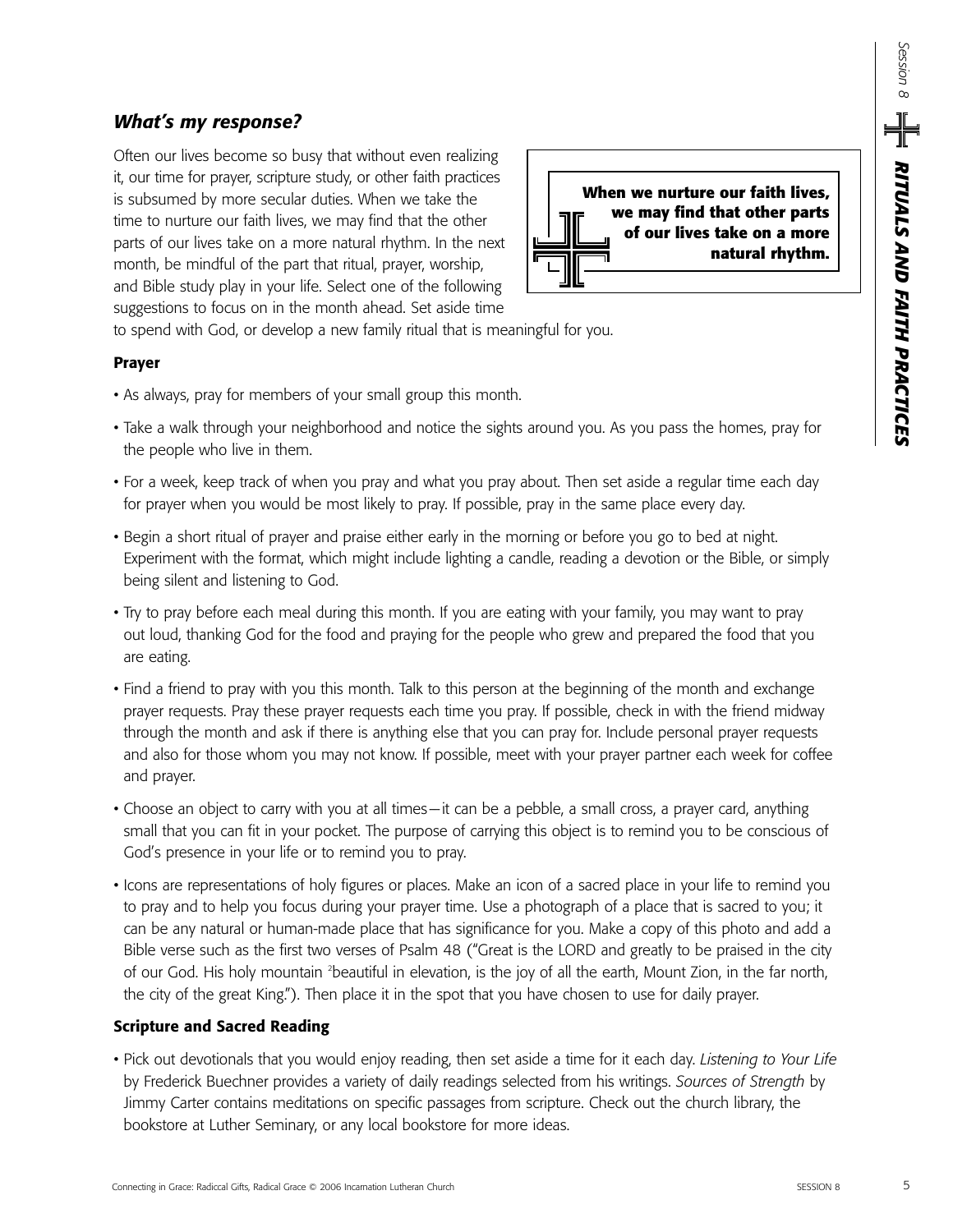- For centuries, the Benedictine Order has used lectio divina, a slow, contemplative reading of Bible passages, as a way to listen to what God is saying to us through God's word. Learn more about lectio divina at www.valyermo.com/ld-art.html. This web site offers a step-by-step outline of the practice.
- Try lectio divina at least once this week. Choose a short passage (not more than 5 to 10 verses) from scripture and read it expecting that God will address you with a direct and personal message. Read this passage each day and try to find connections between what's happening in your life and what God is saying in the passage.
- Choose a week and resolve to read the Bible each day that week. Pick a topic and read several passages in scripture to find out what Jesus had to say about that topic. Some topics to think about are money (Luke 16:3, Matthew 6:19-21) or forgiveness (Mark 2:7-11, Matthew 6:12-15, Luke 6:37). If you have a Bible with a concordance, look up the topic and read the verses listed in the concordance. Note your thoughts and any applications for your life.
- Join a Bible study. Check out the church newsletter to find one that interests you, the lay class brochure from Luther Seminary, or the local papers for community Bible studies.
- Begin to memorize scripture. Pick a phrase from one of the Bible readings for this session, carry it with you, and read it each day until you have committed it to memory.

#### **Solitude and Reflection**

- Before you turn the calendar to a new month, take a moment to reflect on the month that has just passed. You may want to write down some signs of grace that you experienced during the month that you would like to remember. Pray for the coming month that God will be present in your life.
- Can you remember your baptism? Do you know the date? Look up your baptismal certificate. If you have children, note the dates of their baptisms on the calendar, along with your own, and celebrate these dates when they come around.
- Start a "thankfulness journal." At the end of each day, write down three things that you would like to thank God for.

#### **Worship**

• When you attend worship this month, really listen to the music. Sing out and enjoy praising God. Thank a member of the choir or a musician who played that day for the gift of music in worship.

## *Logistics*

It's time to consider the next step in the life of our group. At the last session we talked about the choices that we face. The choices are:

- Decide to continue and make another covenant for the next period of time that we would like to be together.
- Conclude our time together so that members can pursue other interests separately.
- Recognize that some members may want to continue on, while others pursue other interests.
- Get together on a less frequent basis to allow people to pursue other interests, but to keep in touch.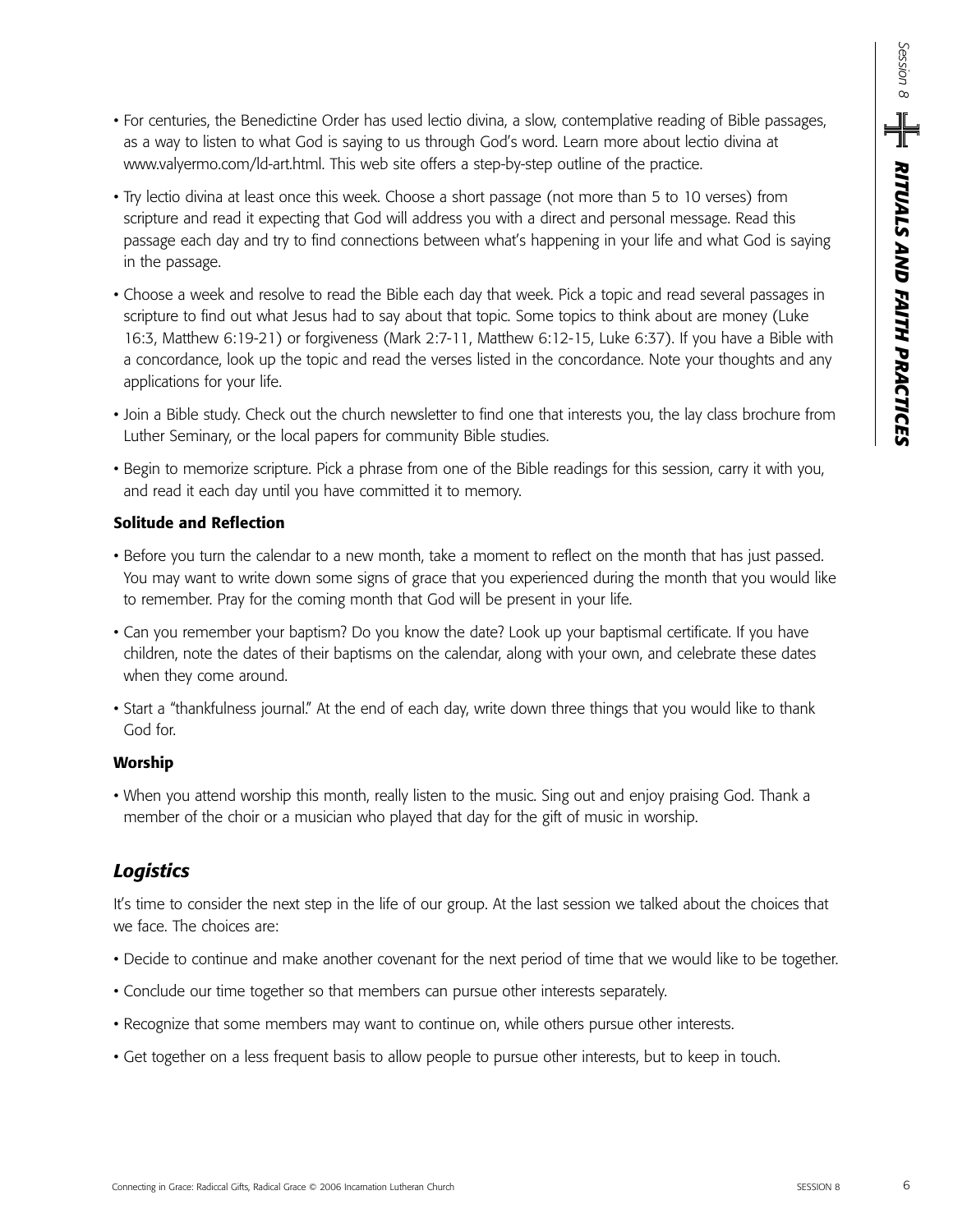## *Closing*

#### **Psalm 104:1-13:**

*"One ritual that keeps our faith strong is worshiping in community. In Psalm 104, the psalmist relates the creation story in poetic form. It's easy to praise and worship God as we think about how wonderfully God has created the world and everything in it. Let's close the session by reading Psalm 104 responsively. I will start by reading verse 1, and you can respond by reading verse 2."* 

Leader: <sup>1</sup> Bless the LORD, O my soul. O LORD my God, you are very great. You are clothed with honor and majesty,

### **Group: 2 wrapped in light as with a garment. You stretch out the heavens like a tent,**

Leader: <sup>3</sup>you set the beams of your chambers on the waters, you make the clouds your chariot, you ride on the wings of the wind,

#### **Group: 4 you make the winds your messengers, fire and flame your ministers.**

Leader: <sup>5</sup> You set the earth on its foundations, so that it shall never be shaken.

#### **Group: 6 You cover it with the deep as with a garment; the waters stood above the mountains.**

Leader: <sup>7</sup>At your rebuke they flee; at the sound of your thunder they take to flight.

#### **Group: <sup>8</sup> They rose up to the mountains, ran down to the valleys to the place that you appointed for them.**

- Leader: <sup>9</sup> You set a boundary that they may not pass, so that they might not again cover the earth.
- **Group: 10You make springs gush forth in the valleys; they flow between the hills,**
- Leader: <sup>11</sup> giving drink to every wild animal; the wild asses quench their thirst.
- **Group: 12By the streams the birds of the air have their habitation; they sing among the branches.**
- Leader: <sup>13</sup>From your lofty abode you water the mountains; the earth is satisfied with the fruit of your work.

#### **Together: Amen**